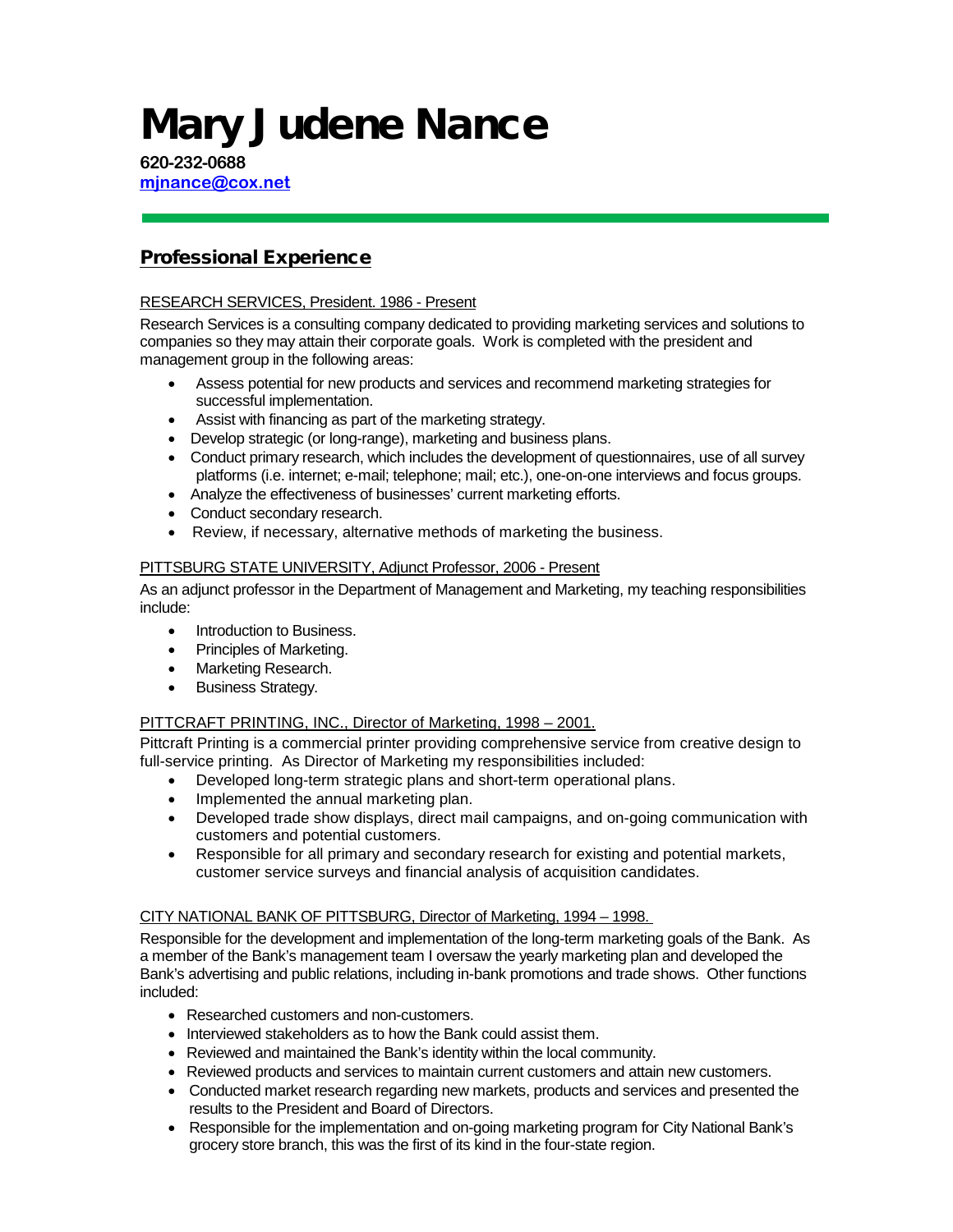One of the programs I implemented while at City National Bank was Generations Gold (a club checking account). Within the first three (3) months of introduction, the account brought in 150 new accounts. Awareness of the Bank was enhanced and deposits increased by 10% within one year. Usage of additional services, such as safe-deposit boxes, was increased as well.

## THE BUSINESS AND TECHNOLOGY INSTITUTE, Small Business Consultant, 1987 – 1994.

I advanced the development and continued existence of businesses in the private sector. I worked with owners, presidents and top-level management of businesses to develop a strategic plan and was responsible for assisting clients in the following areas:

- Reviewed all aspects of the start-up phase of creating a business.
- Increased market share and profitability of existing businesses.
- Consulted with clients regarding various aspects of their business. This included, but was not limited to, preparing business plans and pro forma financial statements, assisted in obtaining financing, primary and secondary market research, and market share analysis.
- Worked closely with municipalities and counties to enhance their economic development efforts.

I was responsible for the initial organization and on-going facilitation of the Manufacturers'' Forum, an 11-county organization in southeast Kansas. The Forum delivered quarterly educational and training opportunities to the manufacturing community within the service area.

#### MCNALLY PITTSBURG, INC., Corporate Division, Market Research Analyst, 1983 – 1986.

McNally Pittsburg, Inc., an international manufacturing Company with over 2,500 employees and operations in the United States, India and Australia was a world-wide leader of material handling equipment for the coal industry, coal fired power plants and the rock industry. Located in the Company's corporate headquarters, I was responsible for the following:

- Researched information for competitor analysis, merger and acquisition analysis and new industry analysis.
- Conducted primary and secondary research which included formulating questionnaires and conducting surveys.
- Evaluated public relations efforts and made recommendations in these programs.
- Prepared reports for the President, CEO and division managers and participated in numerous public speaking engagements, including the Company's annual sales meetings.
- Assisted in all facets of the advertising department.

# Education

Pittsburg State University, Pittsburg, KS Graduated: May, 1993 Degree: Master of Business Administration with Finance emphasis.<br>GPA: 4.00: Graduated with Academic Honors 4.00; Graduated with Academic Honors

Pittsburg State University, Pittsburg, KS

| Graduated: | May, 1983                                                  |                  |
|------------|------------------------------------------------------------|------------------|
| Degree:    | <b>Bachelor of Business Administration</b>                 | Major: Marketing |
| GPA:       | 3.9 overall on a 4.0 scale; 4.0 major; Graduated Cum Laude |                  |

Designated as an outstanding female in the graduating class and an outstanding senior in the Kelce College of Business.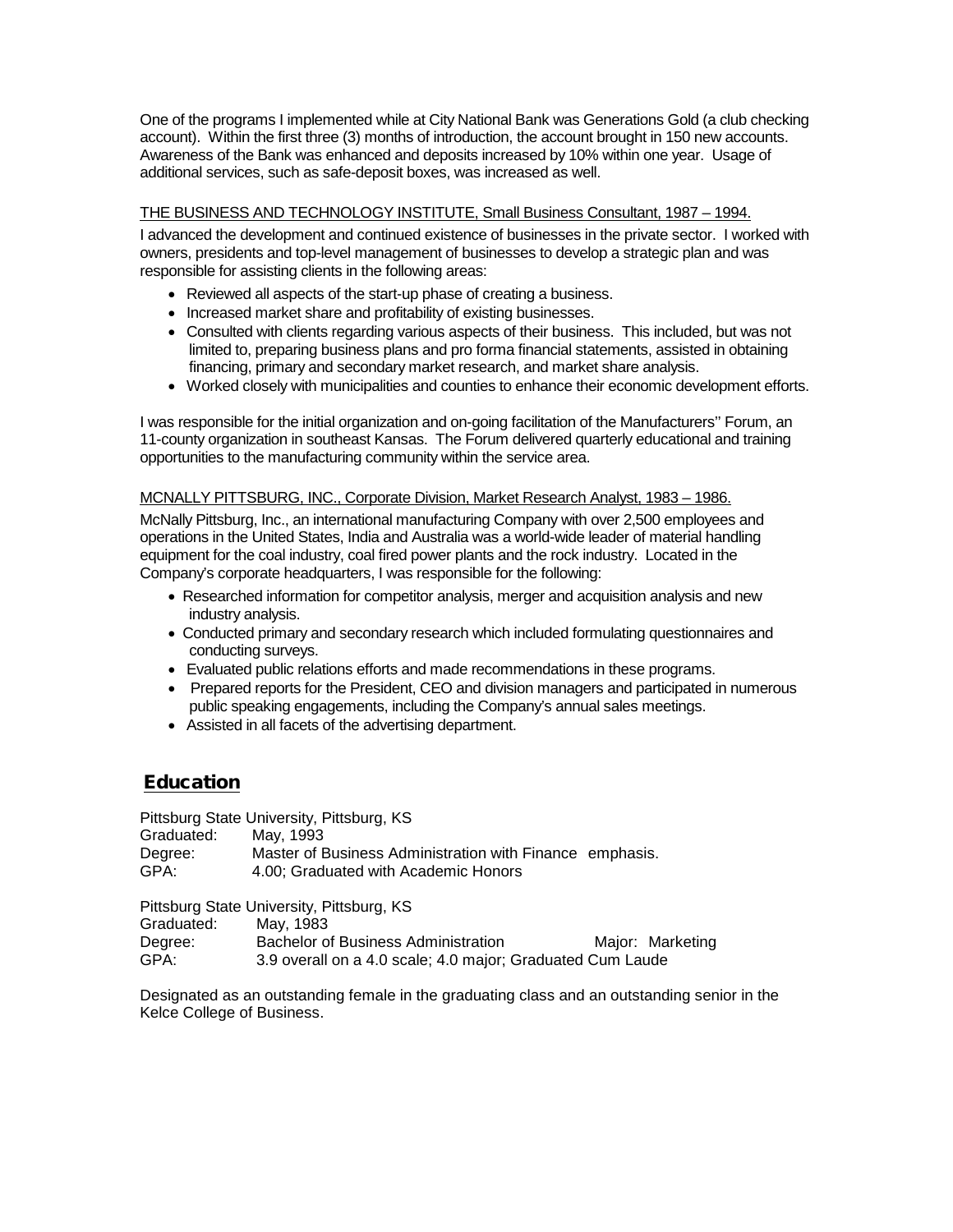# Research, Analysis and Publication Experience

## **Publication:**

"Enterprise Zones Provide Local Economic Incentives," Pittsburg State University Business and Economic Review, Fall 1989 issue.

## **Presentations:**

- "The Nitty Gritty of Advertising."
- "How to Prepare a Business Plan."
- "How Can My Business Obtain Financing?"
- "Small Business Opportunities The Institute for Economic Development," Elected Officials Conference; Kansas County Government Officials Conference (S.E. Kansas Chapter); Leadership Pittsburg.
- "Starting and Managing Your Own Business," Small Business Administration Seminar.
- "What is Market Research?"
- Series of seminars including topics on advertising, marketing, time management.

(Additional listing of presentations available upon request).

## **Research and Analysis:**

- Researcher for an economic feasibility analysis of the downsizing of the Kansas Army Ammunition Plant, K.A.A.P. Regional Development and Economic Impact Task Force.
- Research analyst for 10 Community Development Block Grants (CDBG), for the State of Kansas.
- Facilitator, "Crawford County Strategic Plan," Crawford County Commission.
- Facilitator, "Labette County Strategic Plan," Labette County Commission.
- Researcher, "Feasibility Analysis: Juvenile Detention Center" for Crawford County Board of Commissioners.
- Researcher, "Feasibility Analysis: Seniors' Housing Facility."
- Researcher, "Camptown Greyhound Park," Feasibility Study.
- Principal Researcher for a proprietary feasibility study on out-shopping patterns in the fourstate area.
- Principal Researcher for a proprietary study on banking services.
- Principal Researcher for a proprietary study on architectural service firms.
- Principal Researcher for a feasibility study of a proposed wellness center.
- Researcher, feasibility study for a proposed renovation of a historic hotel.
- Researcher, "Analysis of the Economic Feasibility of a Proposed Renovation of the Santa Fe Depot," Chanute, Kansas, for the City of Chanute.

## **Organizations**

## **Education Related:**

- Alpha Kappa Psi Honorary Business Fraternity
- Alpha Sigma Alpha
- Delta Mu Delta
- Omicron Delta Epsilon Honorary Economics Society
- Omicron Delta Kappa
- Phi Kappa Phi National Honor Society